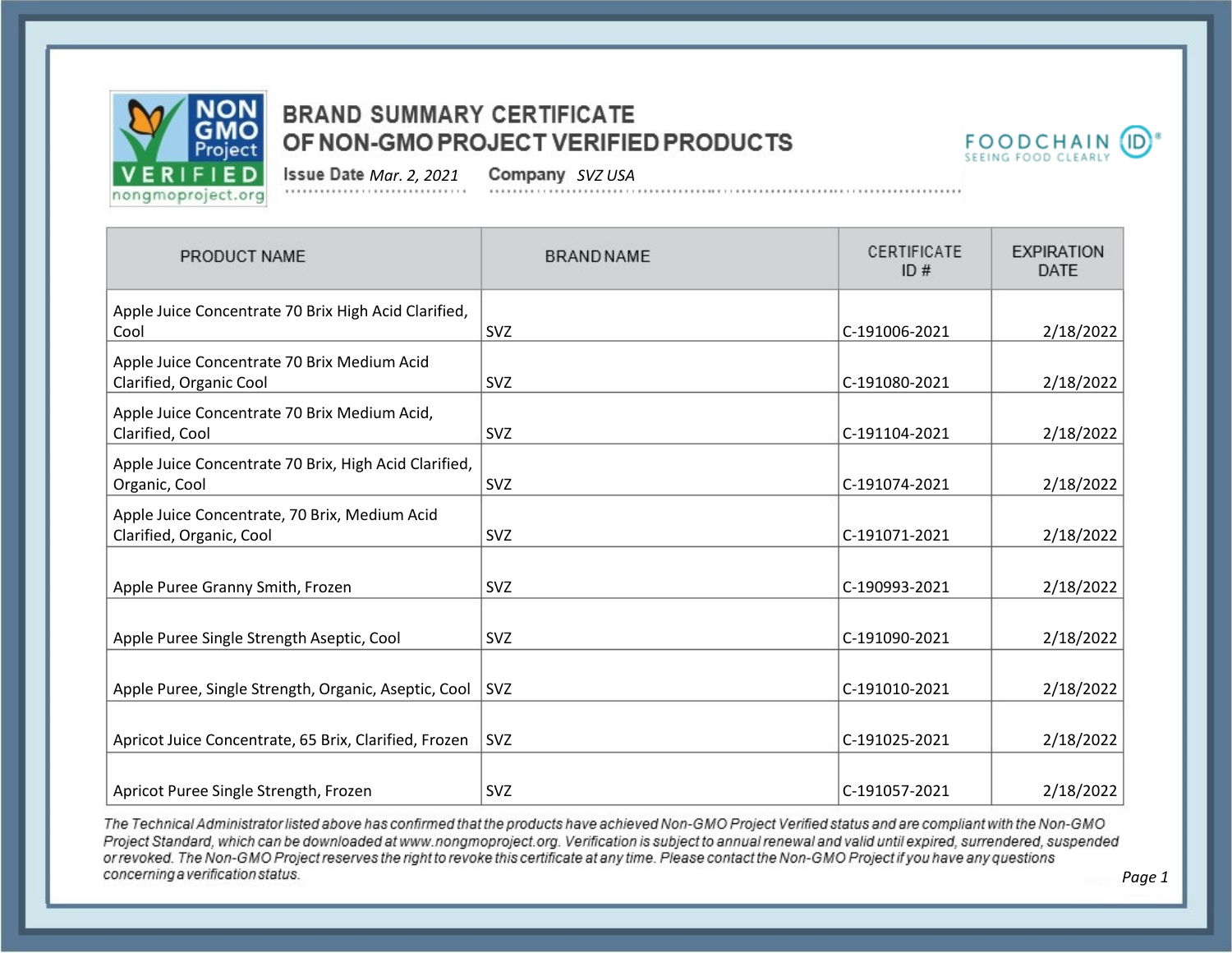



*Mar. 2, 2021 SVZ USA*

|  | *********************** |  |
|--|-------------------------|--|

| PRODUCT NAME                                                           | <b>BRAND NAME</b> | CERTIFICATE<br>ID# | <b>EXPIRATION</b><br><b>DATE</b> |
|------------------------------------------------------------------------|-------------------|--------------------|----------------------------------|
|                                                                        |                   |                    |                                  |
| Apricot Puree Single Strength, Organic, Frozen                         | <b>SVZ</b>        | C-191085-2021      | 2/18/2022                        |
| Apricot Puree, Single Strength, Aseptic, Cool                          | <b>SVZ</b>        | C-191098-2021      | 2/18/2022                        |
| Apricot Puree, Single Strength, Organic, Aseptic, Cool SVZ             |                   | C-191007-2021      | 2/18/2022                        |
| Black Bean Puree Single Strength, Organic, Aseptic                     | <b>SVZ</b>        | C-191003-2021      | 2/18/2022                        |
| Black Currant Puree, Single Strength, Seedless<br>Aseptic, Cool        | <b>SVZ</b>        | C-191018-2021      | 2/18/2022                        |
| Black Raspberry Juice Concentrate 68 Brix, Clarified,<br>Frozen        | <b>SVZ</b>        | C-191052-2021      | 2/18/2022                        |
| <b>Black Raspberry Puree Single Strength Seedless</b><br>Aseptic, Cool | SVZ               | C-191119-2021      | 2/18/2022                        |
| Blackberry Juice Concentrate 65 Brix Clarified Frozen SVZ              |                   | C-191089-2021      | 2/18/2022                        |
| Blackberry Juice NFC Cloudy, Aseptic                                   | SVZ               | C-191046-2021      | 2/18/2022                        |
| Blackberry Puree Single Strength, Organic, Seedless,<br>Aseptic, Cool  | SVZ               | C-191056-2021      | 2/18/2022                        |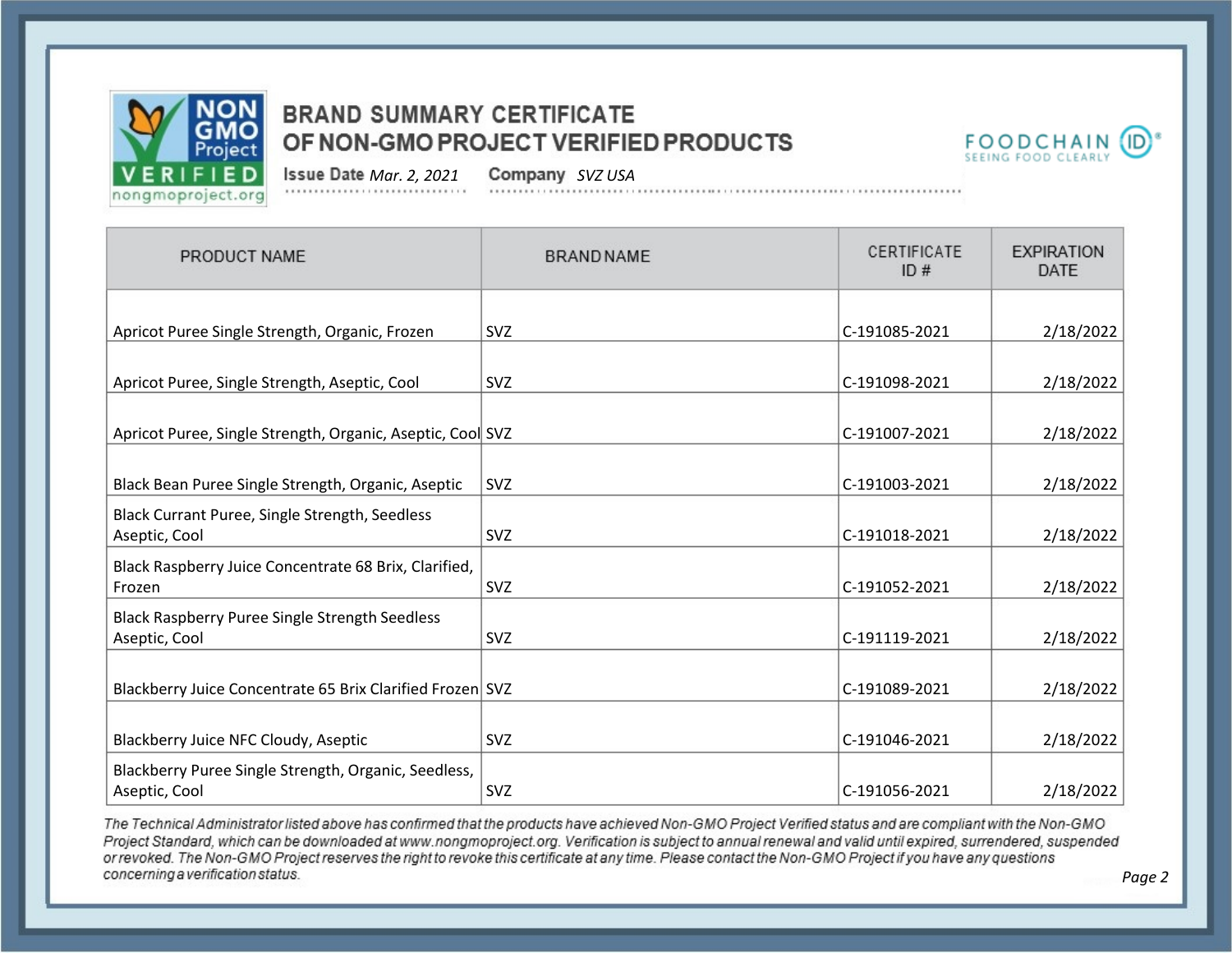



*Page 3*

*Mar. 2, 2021 SVZ USA*

| PRODUCT NAME                                                         | <b>BRAND NAME</b> | CERTIFICATE<br>ID# | <b>EXPIRATION</b><br><b>DATE</b> |
|----------------------------------------------------------------------|-------------------|--------------------|----------------------------------|
| Blackberry Puree Single Strength, Seedless, Aseptic,<br>Cool         | SVZ               | C-191026-2021      | 2/18/2022                        |
| Blackberry Puree Single Strength, With Seeds,<br><b>Aseptic Cool</b> | SVZ               | C-191118-2021      | 2/18/2022                        |
| Blueberry Juice Concentrate 65 Brix, Clarified Frozen SVZ            |                   | C-191076-2021      | 2/18/2022                        |
| Blueberry Juice Concentrate, 65 Brix Clarified,<br>Organic, Frozen   | SVZ               | C-191093-2021      | 2/18/2022                        |
| <b>Blueberry Pomace Frozen</b>                                       | <b>SVZ</b>        | C-190923-2021      | 2/18/2022                        |
| Blueberry Pomace Organic, Frozen                                     | <b>SVZ</b>        | C-191000-2021      | 2/18/2022                        |
| Blueberry Puree Concentrate, 28 Brix, Seedless,<br>Aseptic, Cool     | SVZ               | C-191114-2021      | 2/18/2022                        |
| Blueberry Puree Single Strength Wild Organic<br>Aseptic, Cool        | <b>SVZ</b>        | C-191049-2021      | 2/18/2022                        |
| Blueberry Puree Single Strength, Seedless, Organic,<br>Aseptic, Cool | SVZ               | C-191019-2021      | 2/18/2022                        |
| Blueberry Puree Wild Single Strength Aseptic, Cool                   | SVZ               | C-191001-2021      | 2/18/2022                        |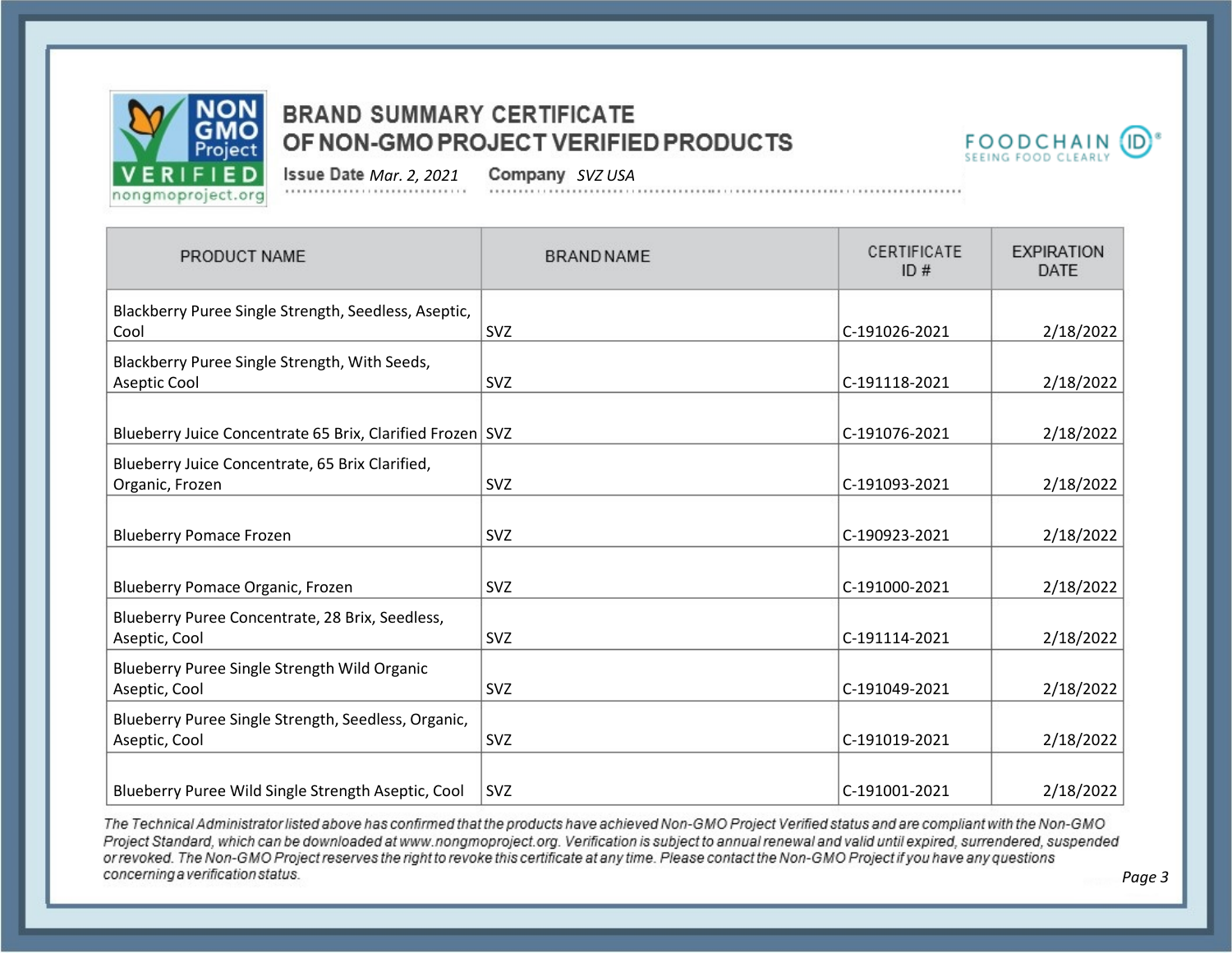



*Page 4*

*Mar. 2, 2021 SVZ USA*

| PRODUCT NAME                                                            | <b>BRAND NAME</b> | CERTIFICATE<br>ID# | <b>EXPIRATION</b><br>DATE |
|-------------------------------------------------------------------------|-------------------|--------------------|---------------------------|
| Blueberry Puree, Single Strength, Without Seeds,                        |                   |                    |                           |
| Aseptic, Cool                                                           | <b>SVZ</b>        | C-191070-2021      | 2/18/2022                 |
| Broccoli Puree Single Strength Aseptic, Organic, Cool SVZ               |                   | C-191012-2021      | 2/18/2022                 |
| Broccoli Puree Single Strength Frozen                                   | <b>SVZ</b>        | C-191023-2021      | 2/18/2022                 |
| Broccoli Puree, Aseptic                                                 | SVZ               | C-191099-2021      | 2/18/2022                 |
| Broccoli Puree, Single Strength, Organic Frozen                         | <b>SVZ</b>        | C-190985-2021      | 2/18/2022                 |
| Butternut Squash Puree With Lemon, Single<br>Strength, Aseptic, Ambient | <b>SVZ</b>        | C-191030-2021      | 2/18/2022                 |
| Butternut Squash Puree, Single Strength, Aseptic<br>Ambient             | <b>SVZ</b>        | C-191105-2021      | 2/18/2022                 |
| Carrot Juice Concentrate 42.5 Brix Cloudy Organic,<br>Frozen            | SVZ               | C-190999-2021      | 2/18/2022                 |
| Carrot Puree Single Strength Organic, with Lemon<br>Aseptic, Ambient    | <b>SVZ</b>        | C-191077-2021      | 2/18/2022                 |
| Carrot Puree, Single Strength, Aseptic Ambient                          | <b>SVZ</b>        | C-191116-2021      | 2/18/2022                 |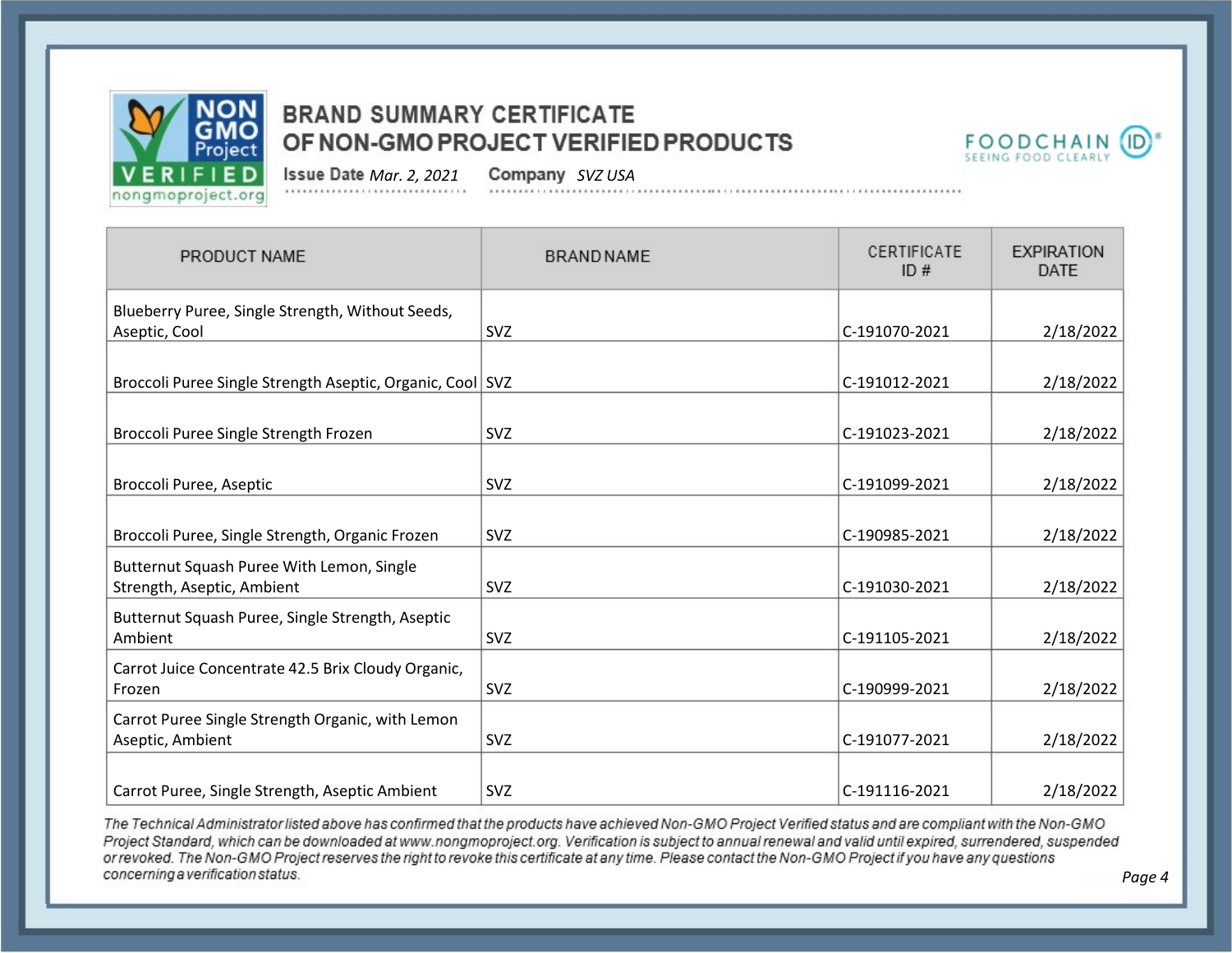



**Issue Date** *Mar. 2, 2021* **Company** *SVZ USA* 

| PRODUCT NAME                                                   | <b>BRAND NAME</b> | CERTIFICATE<br>ID# | <b>EXPIRATION</b><br><b>DATE</b> |
|----------------------------------------------------------------|-------------------|--------------------|----------------------------------|
| Carrot Puree, Single Strength, Organic, Aseptic<br>Ambient     | SVZ               | C-191060-2021      | 2/18/2022                        |
| Carrot Puree, Single Strength, With Lemon, Aseptic<br>Ambient  | SVZ               | C-191072-2021      | 2/18/2022                        |
| Cherry Sweet Puree Single Strength Aseptic, Cool               | <b>SVZ</b>        | C-191021-2021      | 2/18/2022                        |
| Chickpea Puree Single Strength Aseptic W/Lemon,<br>Cool        | SVZ               | C-191041-2021      | 2/18/2022                        |
| Chickpea Puree Single Strength Organic Aseptic,<br>Ambient     | SVZ               | C-191113-2021      | 2/18/2022                        |
| Chickpea Puree Single Strength Thick Aseptic,<br>Ambient       | <b>SVZ</b>        | C-191066-2021      | 2/18/2022                        |
| Cloudy Cranberry Juice Not From Concentrate,<br>Cloudy, Frozen | SVZ               | C-190994-2021      | 2/18/2022                        |
| Cloudy Cucumber Juice Concentrate 40 Brix                      | SVZ.              | C-191036-2021      | 2/18/2022                        |
| Corn Puree Single Strength Aseptic, Ambient                    | <b>SVZ</b>        | C-191092-2021      | 2/18/2022                        |
| Corn Puree Single Strength, Aseptic, Organic,<br>Ambient       | SVZ               | C-191084-2021      | 2/18/2022                        |

The Technical Administrator listed above has confirmed that the products have achieved Non-GMO Project Verified status and are compliant with the Non-GMO Project Standard, which can be downloaded at www.nongmoproject.org. Verification is subject to annual renewal and valid until expired, surrendered, suspended or revoked. The Non-GMO Project reserves the right to revoke this certificate at any time. Please contact the Non-GMO Project if you have any questions concerning a verification status.

*Page 5*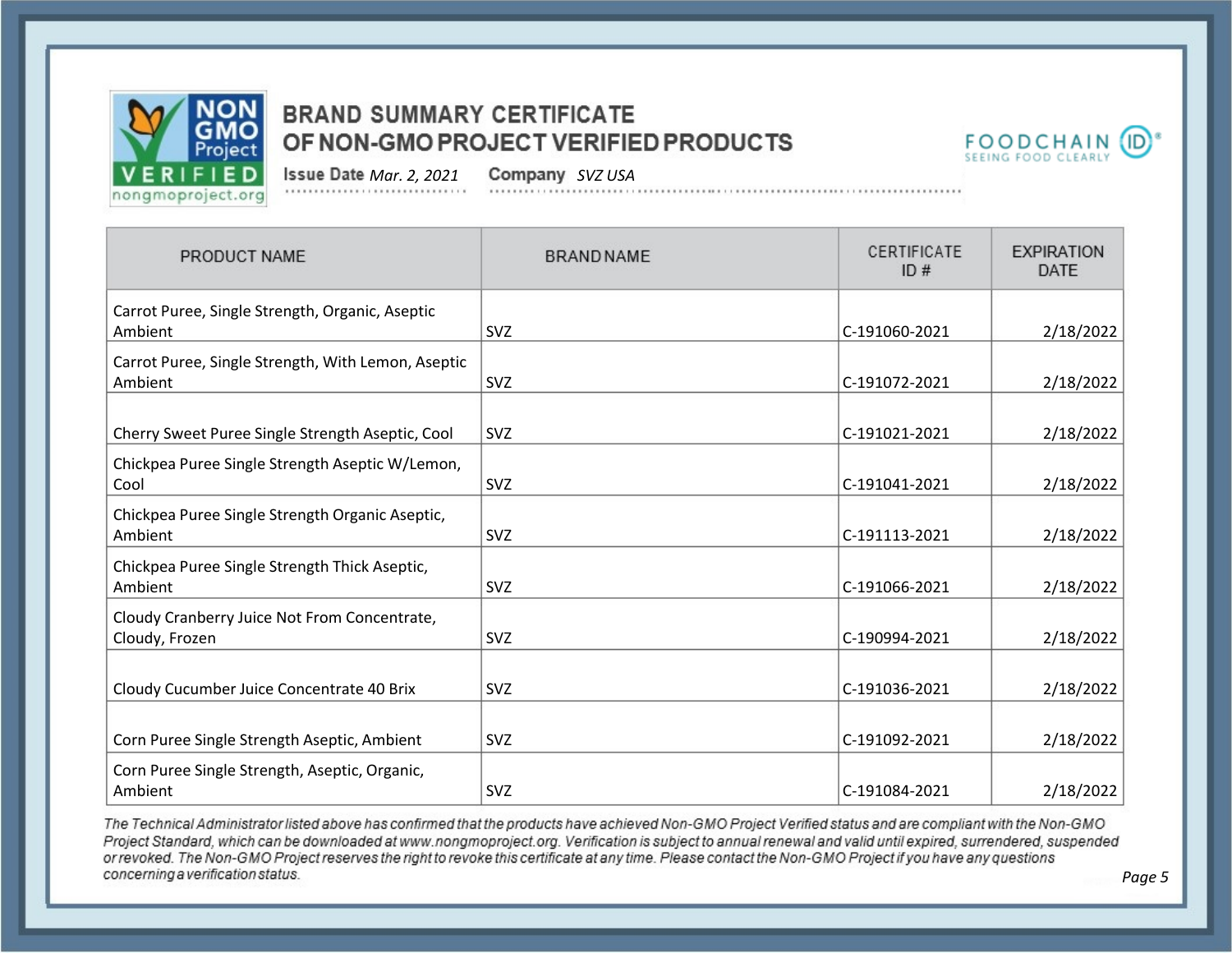



*Page 6*

**Issue Date** *Mar. 2, 2021* **Company** *SVZ USA* 

| PRODUCT NAME                                                   | <b>BRAND NAME</b> | CERTIFICATE<br>ID# | <b>EXPIRATION</b><br><b>DATE</b> |
|----------------------------------------------------------------|-------------------|--------------------|----------------------------------|
|                                                                |                   |                    |                                  |
| Cranberry Juice NFC Cloudy, Aseptic                            | <b>SVZ</b>        | C-191073-2021      | 2/18/2022                        |
| Cucumber Puree Single Strength Frozen                          | SVZ               | C-191032-2021      | 2/18/2022                        |
| Green Bean Puree Single Strength, Aseptic, Cool                | SVZ               | C-191109-2021      | 2/18/2022                        |
| Green Pea Puree Single Strength Aseptic, Ambient               | <b>SVZ</b>        | C-190997-2021      | 2/18/2022                        |
| Green Pea Puree, Single Strength, Organic, Aseptic,<br>Ambient | SVZ               | C-191043-2021      | 2/18/2022                        |
| Kale Puree, Single Strength, Aseptic, Cool                     | <b>SVZ</b>        | C-191002-2021      | 2/18/2022                        |
| Kale Puree, Single Strength, Organic, Aseptic, Cool            | <b>SVZ</b>        | C-191040-2021      | 2/18/2022                        |
| Mango Juice Concentrate, 65 Brix Clarified, Frozen             | SVZ               | C-191061-2021      | 2/18/2022                        |
| Marionberry Juice Concentrate 65 Brix Clarified,<br>Frozen     | <b>SVZ</b>        | C-191008-2021      | 2/18/2022                        |
| Marionberry Puree Sinlge Strength, Seedless Aseptic<br>Cool    | SVZ               | C-190992-2021      | 2/18/2022                        |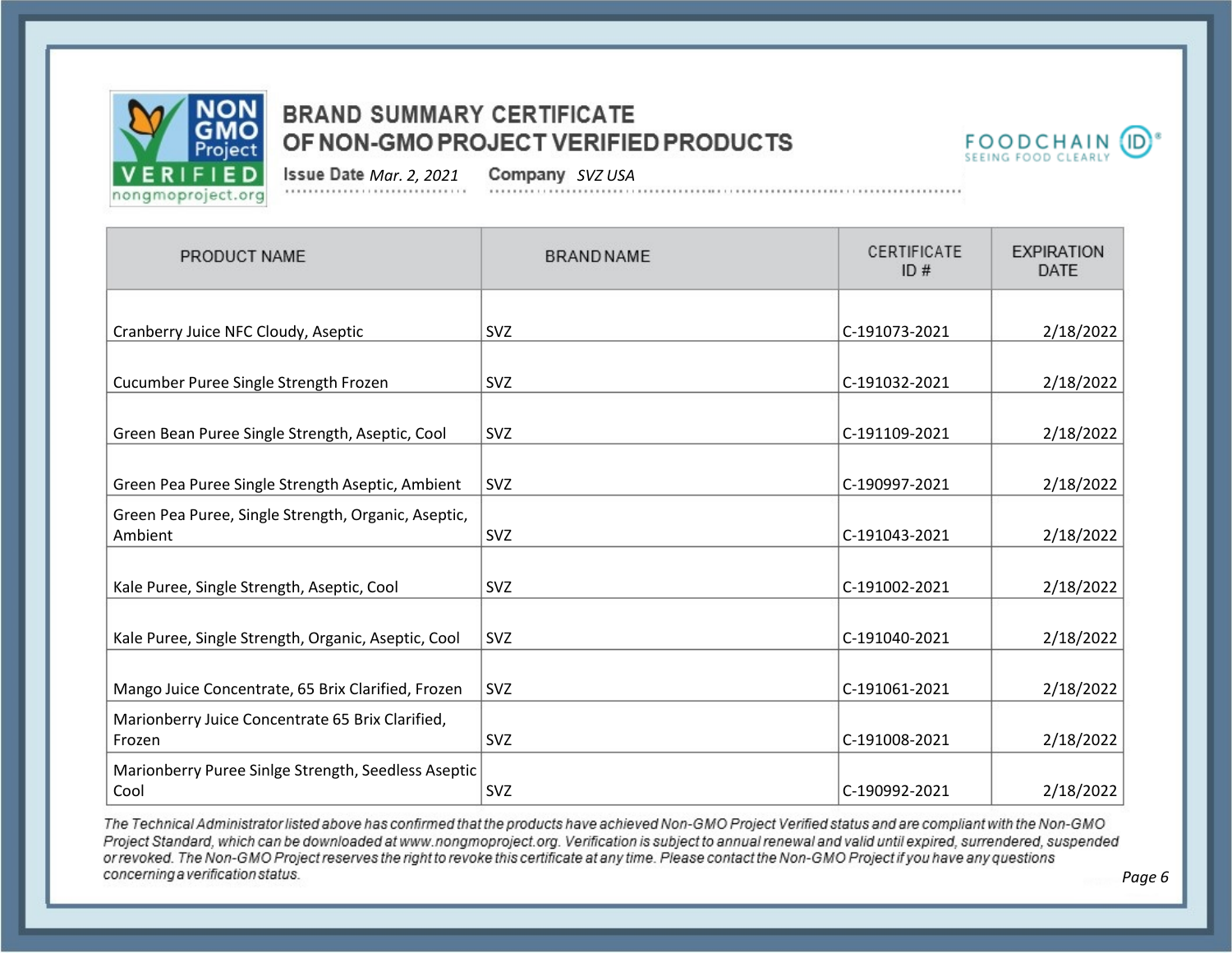



**Issue Date** *Mar. 2, 2021* **Company** *SVZ USA* 

| PRODUCT NAME                                                        | <b>BRAND NAME</b> | CERTIFICATE<br>ID# | <b>EXPIRATION</b><br><b>DATE</b> |
|---------------------------------------------------------------------|-------------------|--------------------|----------------------------------|
| Navy Bean Puree Single Strength Aseptic, Ambient                    | SVZ               | C-191110-2021      | 2/18/2022                        |
| Ningxia Red Fruit Mix Concentrate 65 Brix                           | SVZ               | C-191063-2021      | 2/18/2022                        |
| Organic Butternut Squash Puree, Single Strength,<br>Aseptic Ambient | <b>SVZ</b>        | C-190983-2021      | 2/18/2022                        |
| Organic Green Bean Puree Single Strength Organic<br>Aseptic, Cool   | <b>SVZ</b>        | C-191115-2021      | 2/18/2022                        |
| Organic Zucchini Puree Single Strength, Acidified,<br>Aseptic       | <b>SVZ</b>        | C-191054-2021      | 2/18/2022                        |
| Peach Juice Concentrate 68 Brix Clarified Organic,<br>Frozen        | <b>SVZ</b>        | C-191101-2021      | 2/18/2022                        |
| Peach Juice Concentrate 68 Brix Clarified, Frozen                   | <b>SVZ</b>        | C-190922-2021      | 2/18/2022                        |
| Peach Juice Concentrate 70 Brix Clarified, Frozen                   | <b>SVZ</b>        | C-191087-2021      | 2/18/2022                        |
| Peach Puree Single Strength Aseptic, Cool                           | <b>SVZ</b>        | C-190989-2021      | 2/18/2022                        |
| Peach Puree Single Strength Organic Aseptic, Cool                   | SVZ               | C-191004-2021      | 2/18/2022                        |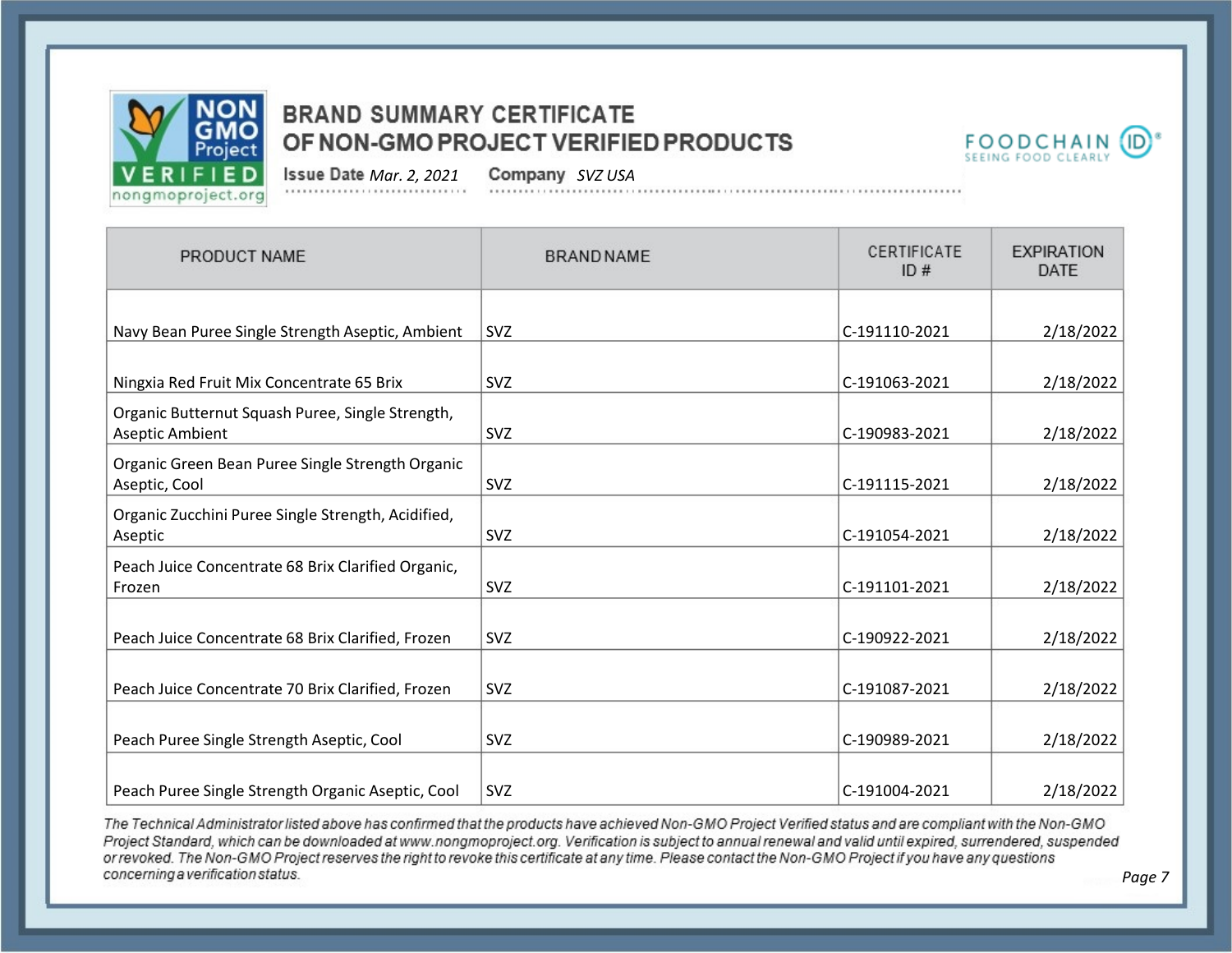



*Page 8*

**Issue Date** *Mar. 2, 2021* **Company** *SVZ USA* 

| PRODUCT NAME                                                 | <b>BRAND NAME</b> | CERTIFICATE<br>ID# | <b>EXPIRATION</b><br><b>DATE</b> |
|--------------------------------------------------------------|-------------------|--------------------|----------------------------------|
|                                                              | <b>SVZ</b>        | C-191015-2021      |                                  |
| Peach Puree Single Strength Organic, Frozen                  |                   |                    | 2/18/2022                        |
| Peach Puree Single Strength, Frozen                          | <b>SVZ</b>        | C-191053-2021      | 2/18/2022                        |
| Pear Juice Concentrate 70 Brix Clarified, Frozen             | SVZ               | C-191082-2021      | 2/18/2022                        |
| Pear Puree Bartlett Single Strength Organic Aseptic,<br>Cool | <b>SVZ</b>        | C-190998-2021      | 2/18/2022                        |
|                                                              |                   |                    |                                  |
| Pear Puree Single Strength Aseptic, Cool                     | SVZ               | C-191100-2021      | 2/18/2022                        |
| Pear Puree Single Strength Organic Aseptic, Cool             | SVZ               | C-191106-2021      | 2/18/2022                        |
| Plum Juice Concentrate 68 Brix Clarified, Frozen             | SVZ               | C-191079-2021      | 2/18/2022                        |
| Plum Puree Single Strength Organic Aseptic, Cool             | <b>SVZ</b>        | C-191067-2021      | 2/18/2022                        |
| Plum Puree, Single Strength Aseptic, Cool                    | SVZ               | C-191086-2021      | 2/18/2022                        |
| Pumpkin Juice Concentrate 40 Brix Cloudy, Frozen             | SVZ               | C-191035-2021      | 2/18/2022                        |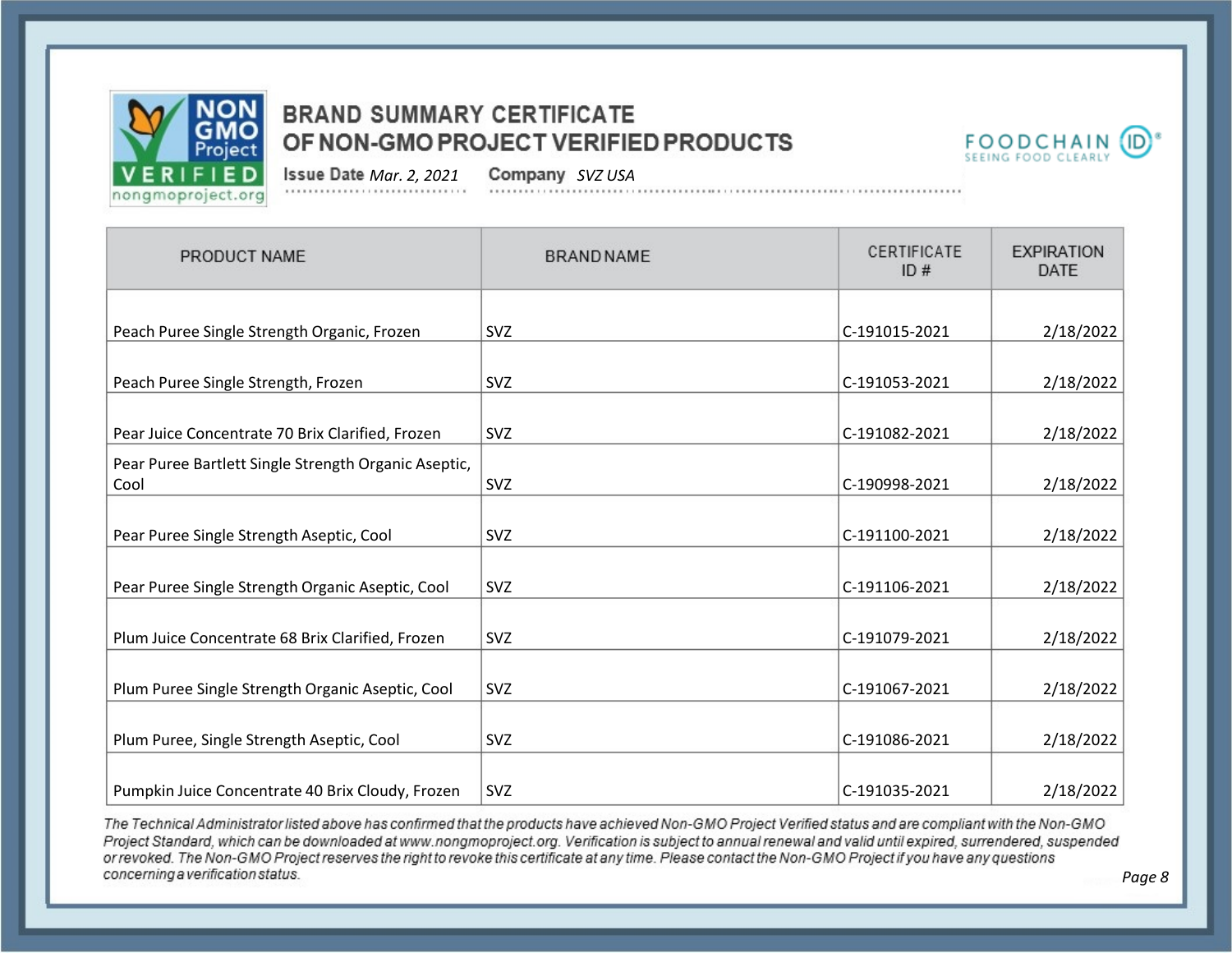



*Page 9*

**Issue Date** *Mar. 2, 2021* **Company** *SVZ USA* 

| PRODUCT NAME                                                             | <b>BRAND NAME</b> | CERTIFICATE<br>ID# | <b>EXPIRATION</b><br><b>DATE</b> |
|--------------------------------------------------------------------------|-------------------|--------------------|----------------------------------|
|                                                                          |                   |                    |                                  |
| Pumpkin Puree Single Strength Aseptic, Ambient                           | <b>SVZ</b>        | C-191065-2021      | 2/18/2022                        |
| Pumpkin Puree Single Strength Organic Aseptic,<br>Ambient                | SVZ               | C-191033-2021      | 2/18/2022                        |
| Pumpkin Puree Single Strength Thick Aseptic<br>Ambient                   | SVZ               | C-191064-2021      | 2/18/2022                        |
| Pumpkin Puree, Single Strength Organic, Aseptic,<br><b>Thick Ambient</b> | <b>SVZ</b>        | C-191096-2021      | 2/18/2022                        |
| Purple Carrot Juice Concentrate 40 Brix Cloudy,<br>Frozen                | <b>SVZ</b>        | C-191117-2021      | 2/18/2022                        |
| Purple Carrot Juice Concentrate 40B Cloudy Organic,<br>Frozen            | SVZ               | C-191094-2021      | 2/18/2022                        |
| Purple Carrot Puree Single Strength, Aseptic, Cool                       | SVZ               | C-191075-2021      | 2/18/2022                        |
| Purple Carrot Puree, Single Strength, Organic,<br>Aseptic, Cool          | SVZ               | C-191024-2021      | 2/18/2022                        |
| Raspberry Juice Concentrate 65 Brix Clarified<br>Organic, Frozen         | SVZ               | C-191034-2021      | 2/18/2022                        |
| Raspberry Juice Concentrate 65 Brix Clarified, Frozen SVZ                |                   | C-190986-2021      | 2/18/2022                        |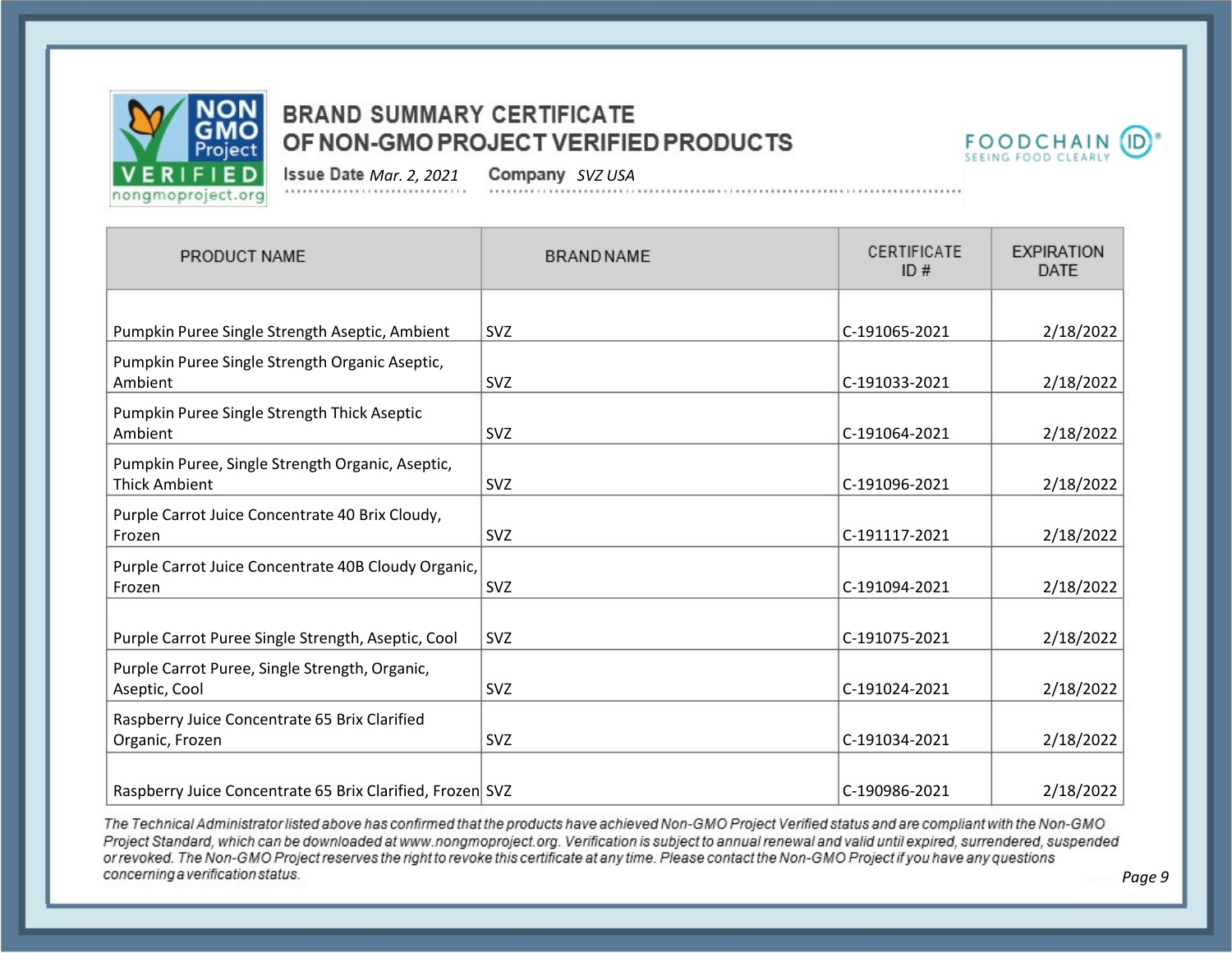



*Mar. 2, 2021 SVZ USA*

| PRODUCT NAME                                               | <b>BRAND NAME</b> | CERTIFICATE<br>ID# | <b>EXPIRATION</b><br><b>DATE</b> |
|------------------------------------------------------------|-------------------|--------------------|----------------------------------|
|                                                            |                   |                    |                                  |
| Raspberry Juice NFC Cloudy, Aseptic                        | <b>SVZ</b>        | C-191048-2021      | 2/18/2022                        |
| Raspberry Puree Single Strength Organic Seedless           |                   |                    |                                  |
| Aseptic, Cool                                              | <b>SVZ</b>        | C-191028-2021      | 2/18/2022                        |
|                                                            |                   |                    |                                  |
| Raspberry Puree Single Strength Seedless Aseptic           | SVZ               | C-191108-2021      | 2/18/2022                        |
|                                                            |                   |                    |                                  |
| Raspberry Puree Single Strength Seedless, Frozen           | <b>SVZ</b>        | C-191103-2021      | 2/18/2022                        |
| Raspberry Puree Single Strength With Seeds Aseptic,        |                   |                    |                                  |
| Cool                                                       | <b>SVZ</b>        | C-191016-2021      | 2/18/2022                        |
|                                                            |                   |                    |                                  |
| Raspberry Puree Single Strength With Seeds, Frozen SVZ     |                   | C-191059-2021      | 2/18/2022                        |
|                                                            |                   |                    |                                  |
| Red Beet Juice Concentrate 65 Brix Acidified, Frozen   SVZ |                   | C-191005-2021      | 2/18/2022                        |
| Red Beet Juice NFC Organic Cloudy With Lemon,              |                   |                    |                                  |
| Frozen                                                     | SVZ               | C-191038-2021      | 2/18/2022                        |
|                                                            |                   |                    |                                  |
| Red Beet Puree Single Strength Aseptic, Cool               | SVZ               | C-191022-2021      | 2/18/2022                        |
|                                                            |                   |                    |                                  |
| Red Beet Puree Single Strength Organic Aseptic, Cool SVZ   |                   | C-191120-2021      | 2/18/2022                        |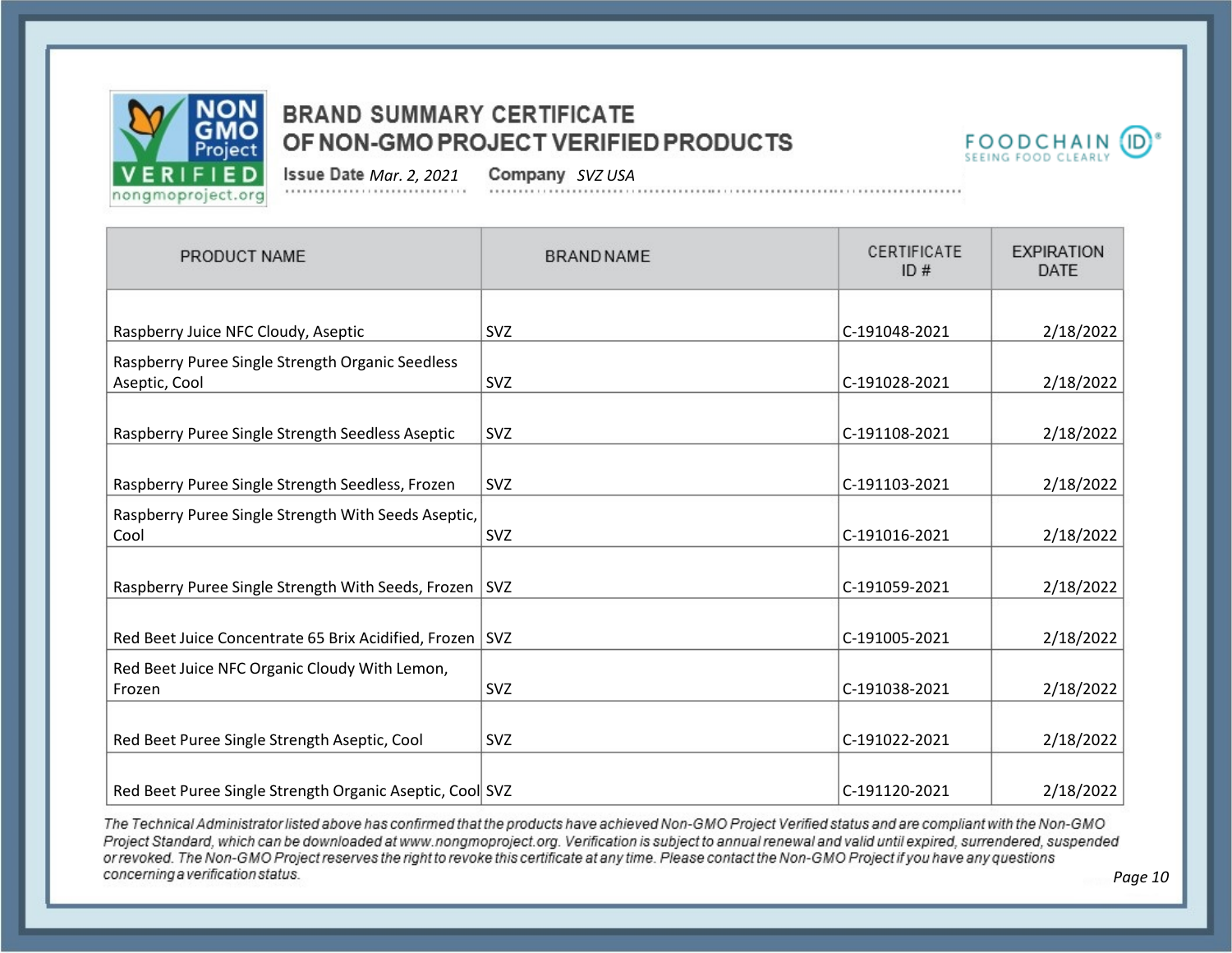



**Issue Date** *Mar. 2, 2021* **Company** *SVZ USA* 

| PRODUCT NAME                                                      | <b>BRAND NAME</b> | CERTIFICATE<br>ID# | <b>EXPIRATION</b><br><b>DATE</b> |
|-------------------------------------------------------------------|-------------------|--------------------|----------------------------------|
| Rhubarb Puree Single Strength Organic, Aseptic                    | SVZ               | C-191013-2021      | 2/18/2022                        |
| Roasted Red Bell Pepper Puree                                     | SVZ               | C-191078-2021      | 2/18/2022                        |
| Spinach Juice Concentrate 40 Brix Cloudy, Frozen                  | SVZ               | C-191121-2021      | 2/18/2022                        |
| Spinach Juice Concentrate 44 Brix Cloudy, Frozen                  | <b>SVZ</b>        | C-191122-2021      | 2/18/2022                        |
| Spinach Puree Single Strength Aseptic, Cool                       | <b>SVZ</b>        | C-191095-2021      | 2/18/2022                        |
| Spinach Puree Single Strength Organic Aseptic, Cool               | <b>SVZ</b>        | C-190984-2021      | 2/18/2022                        |
| Spinach Puree Single Strength With Lemon, Organic                 | <b>SVZ</b>        | C-191123-2021      | 2/18/2022                        |
| Strawberry Juice Concentrate 30 Brix Clarified,<br>Frozen         | SVZ               | C-191062-2021      | 2/18/2022                        |
| Strawberry Juice Concentrate 65 Brix Clarified<br>Organic, Frozen | SVZ               | C-190991-2021      | 2/18/2022                        |
| Strawberry Juice Concentrate 65 Brix Clarified,<br>Frozen         | <b>SVZ</b>        | C-191044-2021      | 2/18/2022                        |

The Technical Administrator listed above has confirmed that the products have achieved Non-GMO Project Verified status and are compliant with the Non-GMO Project Standard, which can be downloaded at www.nongmoproject.org. Verification is subject to annual renewal and valid until expired, surrendered, suspended or revoked. The Non-GMO Project reserves the right to revoke this certificate at any time. Please contact the Non-GMO Project if you have any questions concerning a verification status.

*Page 11*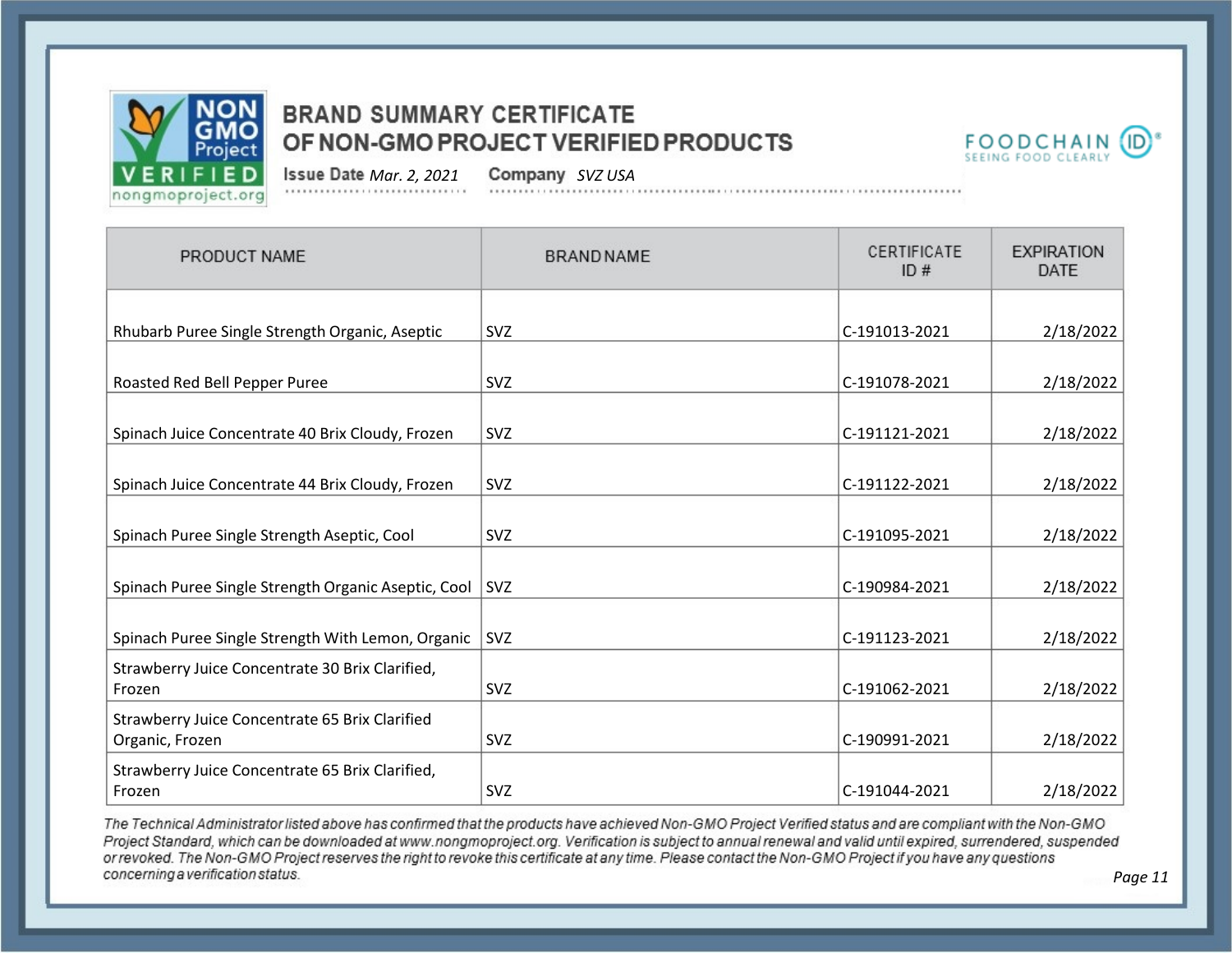



.....................................

**Issue Date** *Mar. 2, 2021* **Company** *SVZ USA* 

| PRODUCT NAME                                                        | <b>BRAND NAME</b> | CERTIFICATE<br>ID# | <b>EXPIRATION</b><br><b>DATE</b> |
|---------------------------------------------------------------------|-------------------|--------------------|----------------------------------|
|                                                                     |                   |                    |                                  |
| <b>Strawberry Puree Seedless Frozen</b>                             | <b>SVZ</b>        | C-191058-2021      | 2/18/2022                        |
| <b>Strawberry Puree Single Strength Organic Seedless</b>            |                   |                    |                                  |
| Aseptic, Cool                                                       | <b>SVZ</b>        | C-191091-2021      | 2/18/2022                        |
| Strawberry Puree Single Strength Seedless Aseptic.<br>Cool          | <b>SVZ</b>        | C-191042-2021      | 2/18/2022                        |
| Strawberry Puree Single Strength Seedless Organic,<br>Frozen        | SVZ               | C-191045-2021      | 2/18/2022                        |
| Strawberry Puree Single Strength With Seeds<br>Aseptic, Cool        | <b>SVZ</b>        | C-191102-2021      | 2/18/2022                        |
| Strawberry Puree Single Strength With Seeds, Frozen SVZ             |                   | C-191014-2021      | 2/18/2022                        |
| Super Sweet Corn Puree Aseptic, Ambient                             | <b>SVZ</b>        | C-190990-2021      | 2/18/2022                        |
| Super Sweet Corn Puree Single Strength Organic<br>Aseptic, Ambient  | <b>SVZ</b>        | C-190996-2021      | 2/18/2022                        |
| Sweet Cherry Juice Concentrate 68 Brix Clarified<br>Organic, Frozen | <b>SVZ</b>        | C-191068-2021      | 2/18/2022                        |
| Sweet Cherry Juice Concentrate 68 Brix Clarified,<br>Frozen         | SVZ               | C-191083-2021      | 2/18/2022                        |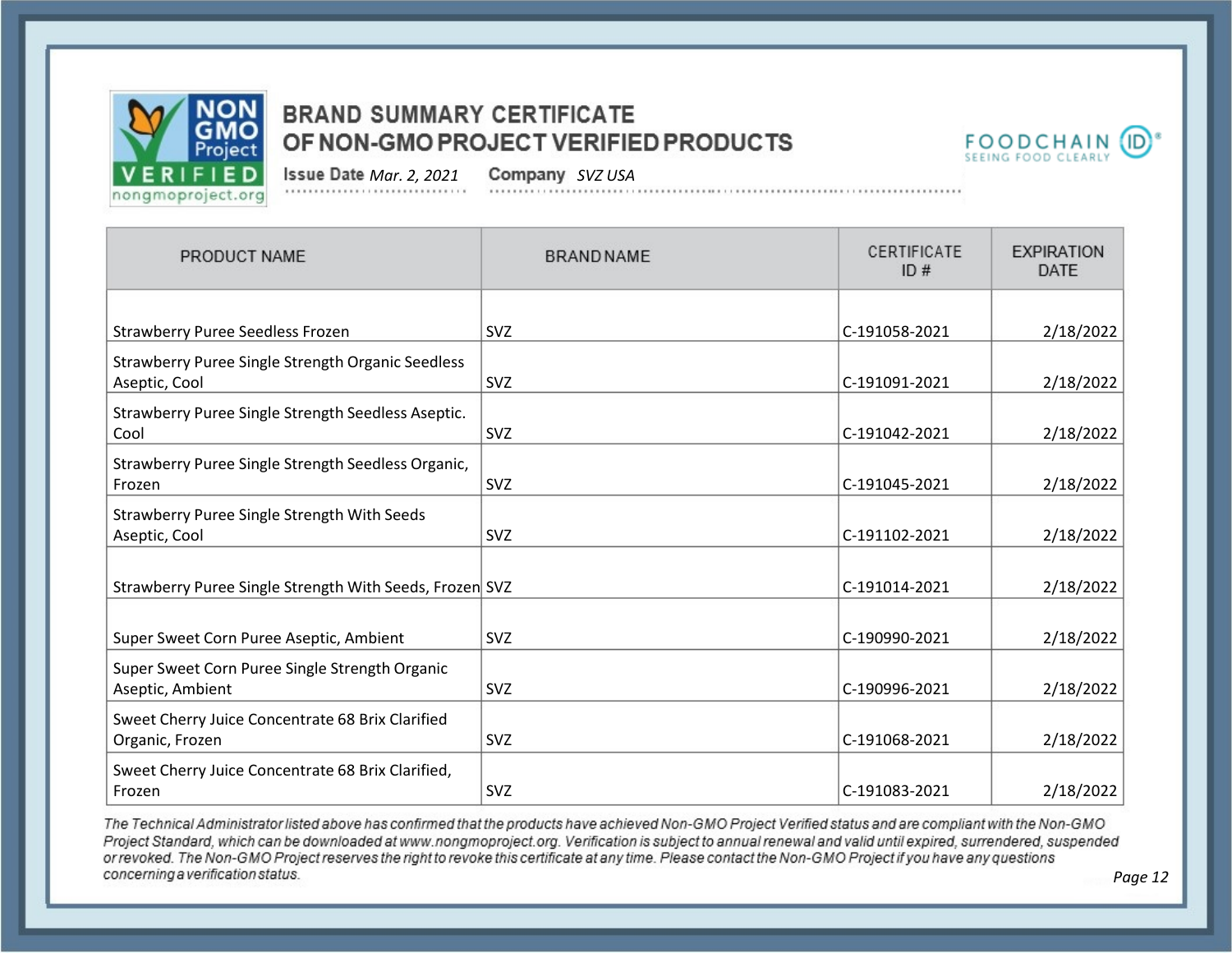



**Issue Date** *Mar. 2, 2021* **Company** *SVZ USA* 

| PRODUCT NAME                                                           | <b>BRAND NAME</b> | CERTIFICATE<br>ID# | <b>EXPIRATION</b><br><b>DATE</b> |
|------------------------------------------------------------------------|-------------------|--------------------|----------------------------------|
| Sweet Cherry Juice NFC Cloudy Aseptic, Cool                            | <b>SVZ</b>        | C-191107-2021      | 2/18/2022                        |
| Sweet Cherry Juice Single Strength, Cool                               | <b>SVZ</b>        | C-190988-2021      | 2/18/2022                        |
| Sweet Cherry Juice Single Strength, Organic, Cool                      | <b>SVZ</b>        | C-191055-2021      | 2/18/2022                        |
| Sweet Cherry Puree Single Strength Organic Aseptic,<br>Cool            | SVZ               | C-191088-2021      | 2/18/2022                        |
| Sweet Potato Juice Concentrate 60 Brix Clarified<br>Acidified, Frozen  | SVZ               | C-191111-2021      | 2/18/2022                        |
| Sweet Potato Juice Concentrate 60 Brix Clarified<br>With Lemon, Frozen | SVZ               | C-191051-2021      | 2/18/2022                        |
| Sweet Potato Puree Single Strength Aseptic, Ambient SVZ                |                   | C-191081-2021      | 2/18/2022                        |
| Sweet Potato Puree Single Strength Organic Aseptic,<br>Ambient         | SVZ               | C-191029-2021      | 2/18/2022                        |
| Sweet Potato Puree Single Strength Thick Aseptic,<br>Ambient           | <b>SVZ</b>        | C-191112-2021      | 2/18/2022                        |
| Sweet Potato Puree Single Strength With Lemon<br>Aseptic, Cool         | SVZ               | C-191069-2021      | 2/18/2022                        |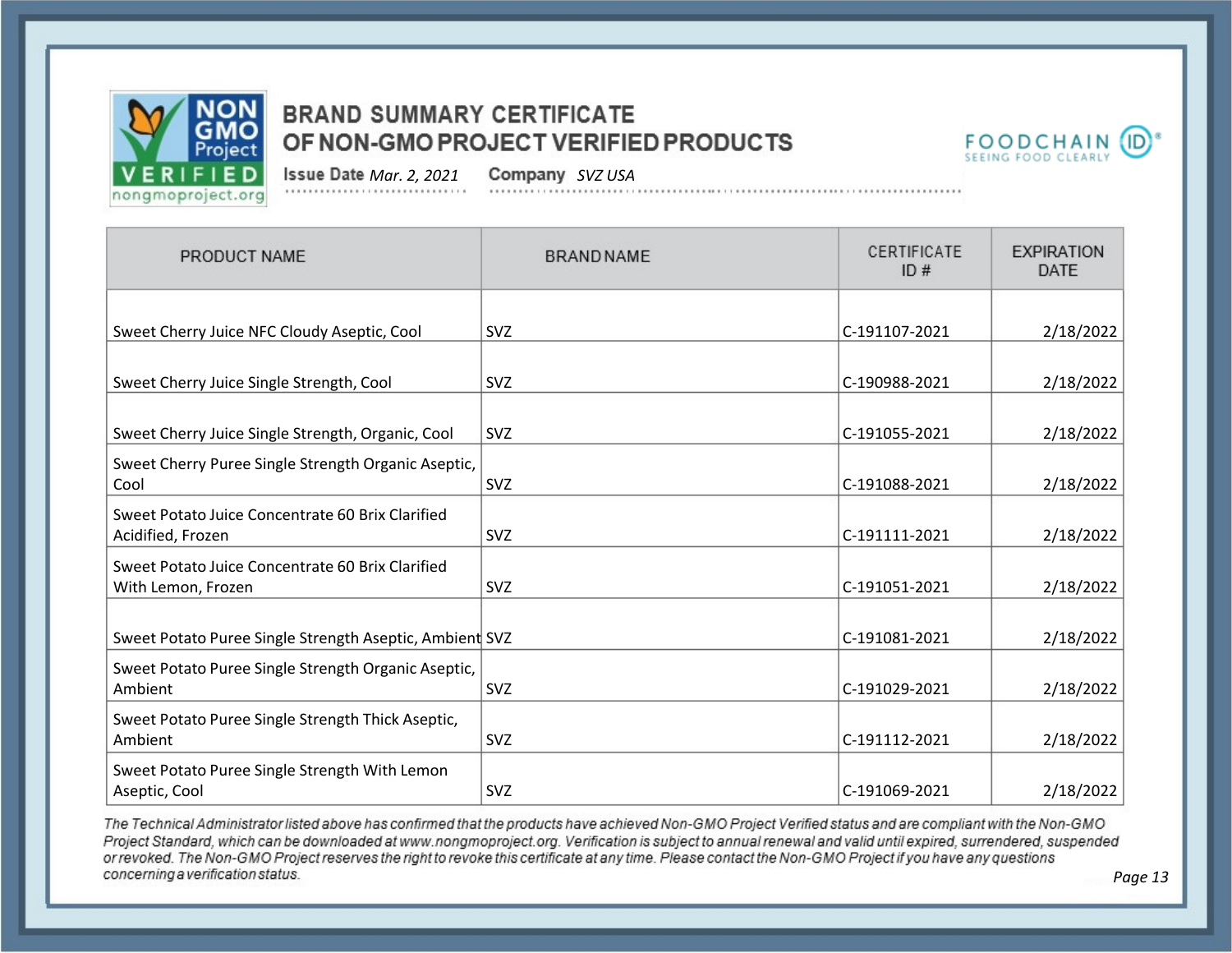



**Issue Date** *Mar. 2, 2021* **Company** *SVZ USA* 

| PRODUCT NAME                                                               | <b>BRAND NAME</b> | CERTIFICATE<br>ID# | <b>EXPIRATION</b><br><b>DATE</b> |
|----------------------------------------------------------------------------|-------------------|--------------------|----------------------------------|
| Sweet Potato Puree, Single Strength, Organic, With                         |                   |                    |                                  |
| Lemon Aseptic, Cool                                                        | <b>SVZ</b>        | C-191039-2021      | 2/18/2022                        |
|                                                                            |                   |                    |                                  |
| White Peach Puree Single Strength Acidified, Frozen                        | SVZ               | C-191011-2021      | 2/18/2022                        |
| Yellow Carrot Juice Concentrate 42 Brix Cloudy<br>Acidified, Frozen        | <b>SVZ</b>        | C-190995-2021      | 2/18/2022                        |
| Yellow Carrot Puree Single Strength Organic Aseptic,<br>Acidified, Ambient | SVZ               | C-191009-2021      | 2/18/2022                        |
| Yellow Carrot Puree Single Strength, Aseptic,<br>Acidified, Ambient        | <b>SVZ</b>        | C-191020-2021      | 2/18/2022                        |
| Yellow Carrot Puree, Single Strength Aseptic, Cool                         | <b>SVZ</b>        | C-191031-2021      | 2/18/2022                        |
| Zucchini Juice Concentrate 32 Brix Cloudy, Frozen                          | SVZ               | C-191037-2021      | 2/18/2022                        |
| Zucchini Puree Concentrate 12 Brix Acidified Aseptic,<br>Cool              | SVZ               | C-191097-2021      | 2/18/2022                        |
| Zucchini Puree Concentrate 12 Brix Acidified Organic<br>Asceptic, Cool     | <b>SVZ</b>        | C-190987-2021      | 2/18/2022                        |
| Zucchini Puree Concentrate 15 Brix Acidified Aseptic,<br>Cool              | <b>SVZ</b>        | C-191017-2021      | 2/18/2022                        |